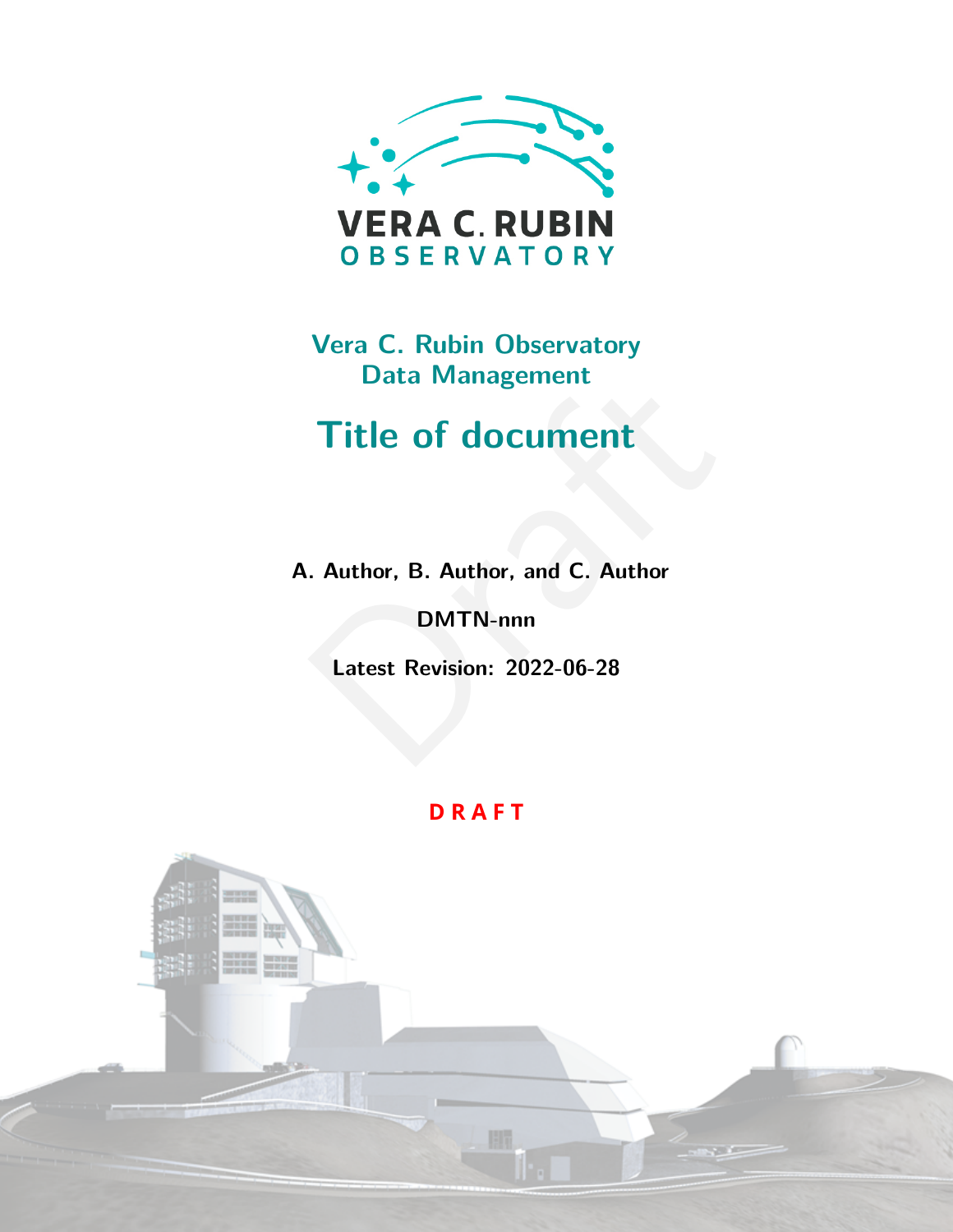

## **Abstract**

This document demonstrates how to use the LSST LATEX class files to make a Data Management tech note. Build this document in the normal way, making sure that the class file is available in the LTEX load path.

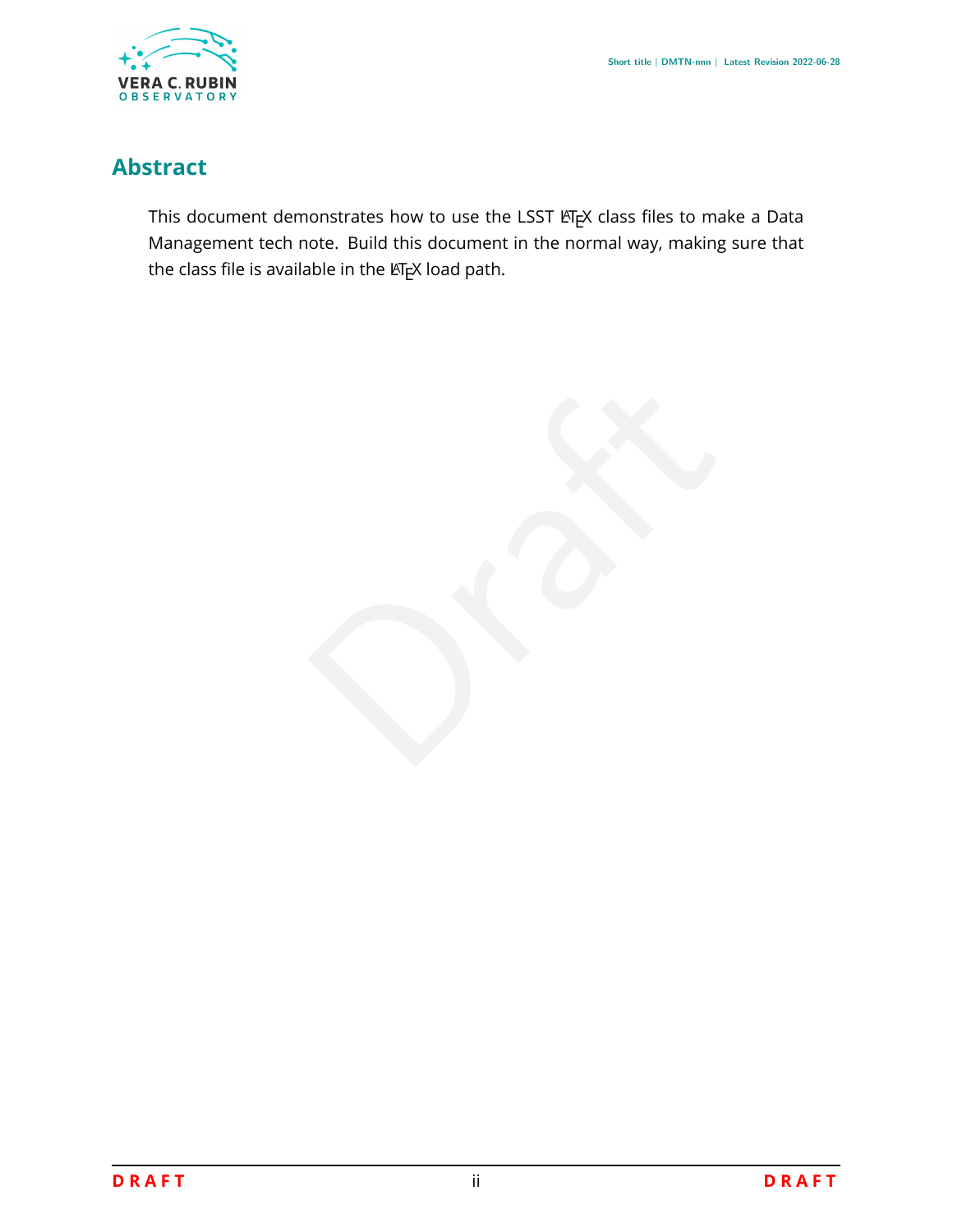

# **Change Record**

| <b>Version</b> | Date       | <b>Description</b>                    | Owner name    |
|----------------|------------|---------------------------------------|---------------|
|                | 2017-04-17 | Initial release. Based on LDM example | Tim Jenness   |
|                | yyyy-mm-dd | Future changes                        | Future person |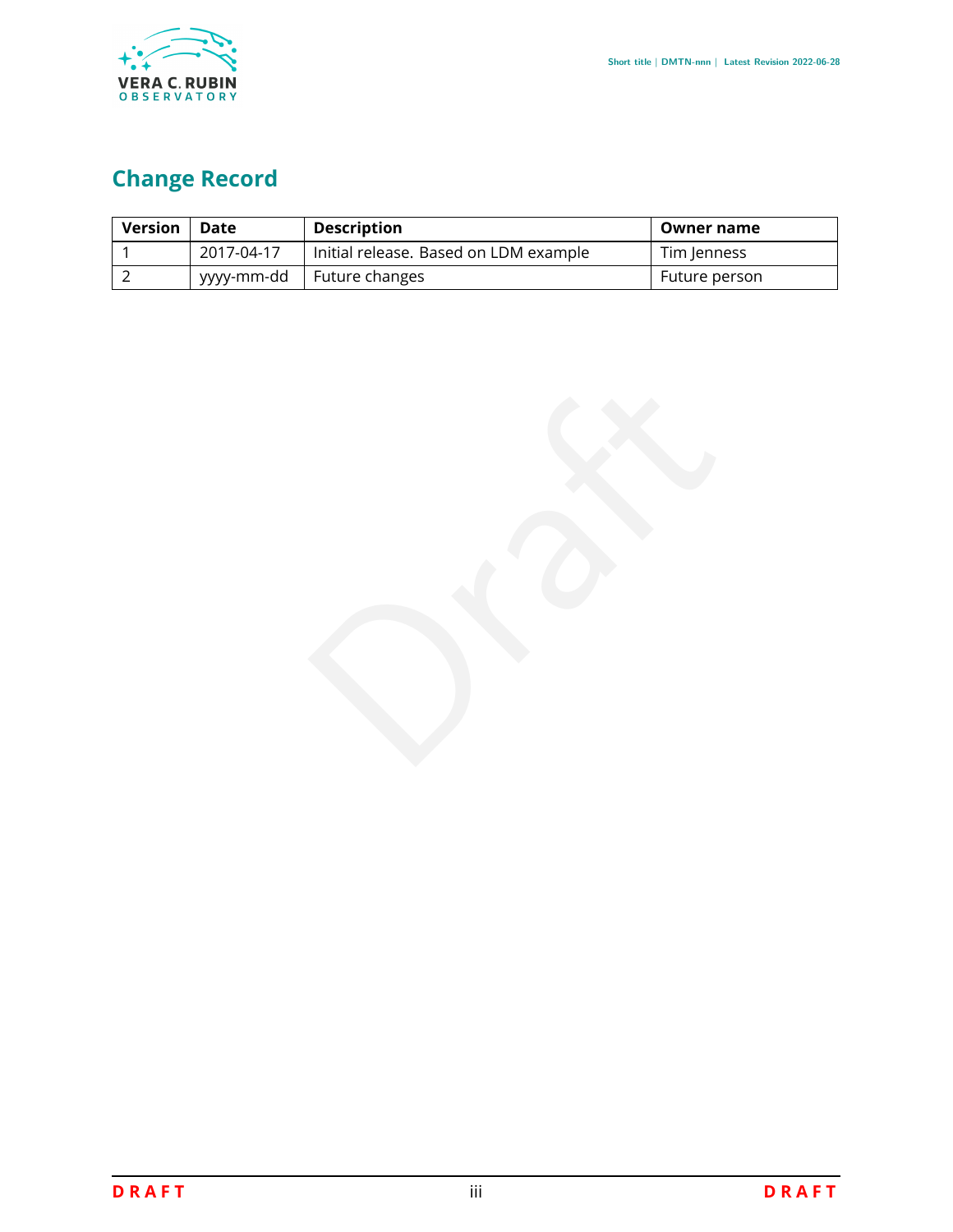

## **Contents**

#### **[1 Introduction](#page-4-0)**

**1**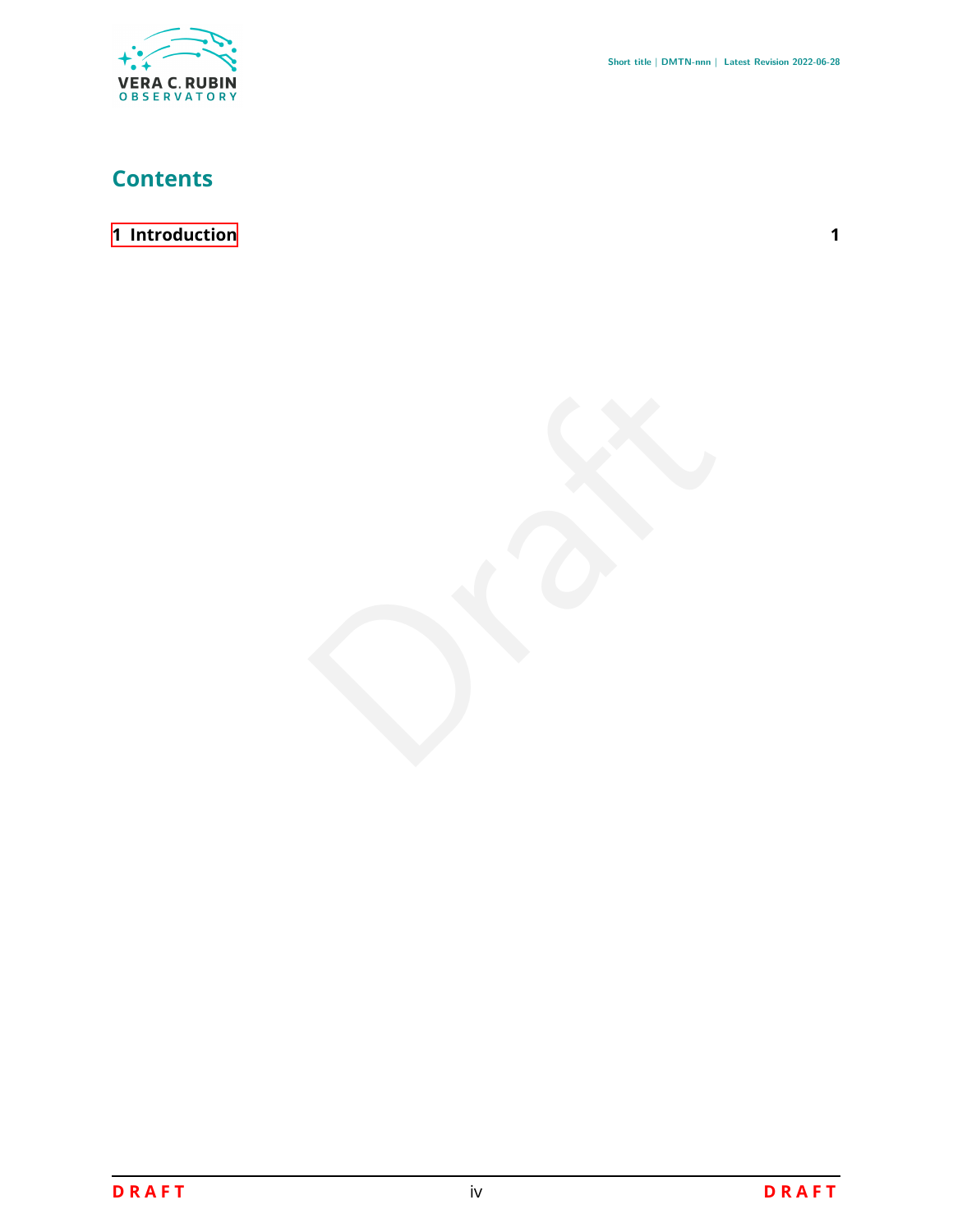

# **Title of document**

## <span id="page-4-0"></span>**1 Introduction**

Now write your document as you would normally write it. Different citation schemes are supported, and the default bibliography style is declared by the class. In this example we have enabled author-year citing. Use \citeds for citing docushare documents.

olding. Ose (criteds for ching docustial e documents.<br>
0]<br>
SE-29)<br>
dience Collaboration, 2009; Jenness et al., 2016, are interes<br>
1); Wang et al. (2011)<br>
Ith font, SMALL CAPS, **Bold**, *Italic*, **BoldItalic.**<br>
(mathroman)( \citedsp:[[LPM-17](#page-5-0) ; [LSE-30](#page-5-1) ] \citeds: (SRD; [LPM-17](#page-5-0); LSE-29) \citep[][]: (e.g., LSST Science Collaboration , 2009 ; Jenness et al. , 2016, are interesting) \cite : [McKercher](#page-5-5) ([LPM-51\)](#page-5-5); Wang et al. (2011 )

Font checking: Fixed width font, SMALL CAPS, **Bold**, Italic, BoldItalic.

Math checking:  $A = \pi r^2$   $\sim$  (mathroman)(*italic*)(sansserif)0 =  $0 \xi$ 

$$
O(x, z) = \sum_{\lambda} I(x', \lambda) \otimes D(\lambda, z) \tag{1}
$$

Reference a JIRA ticket with \jira{[DM-1234](https://jira.lsstcorp.org/browse/DM-1234)}: DM-1234.

Talk about something that relates to a requirement. The state of the state of the state oss-REQ-1234

We can show new text and text to be removed .

#### **XXX This is something that needs fixing.**

There are special environments for calling out text blocks.

**Note** 

Default note with default title.

**D R A F T**